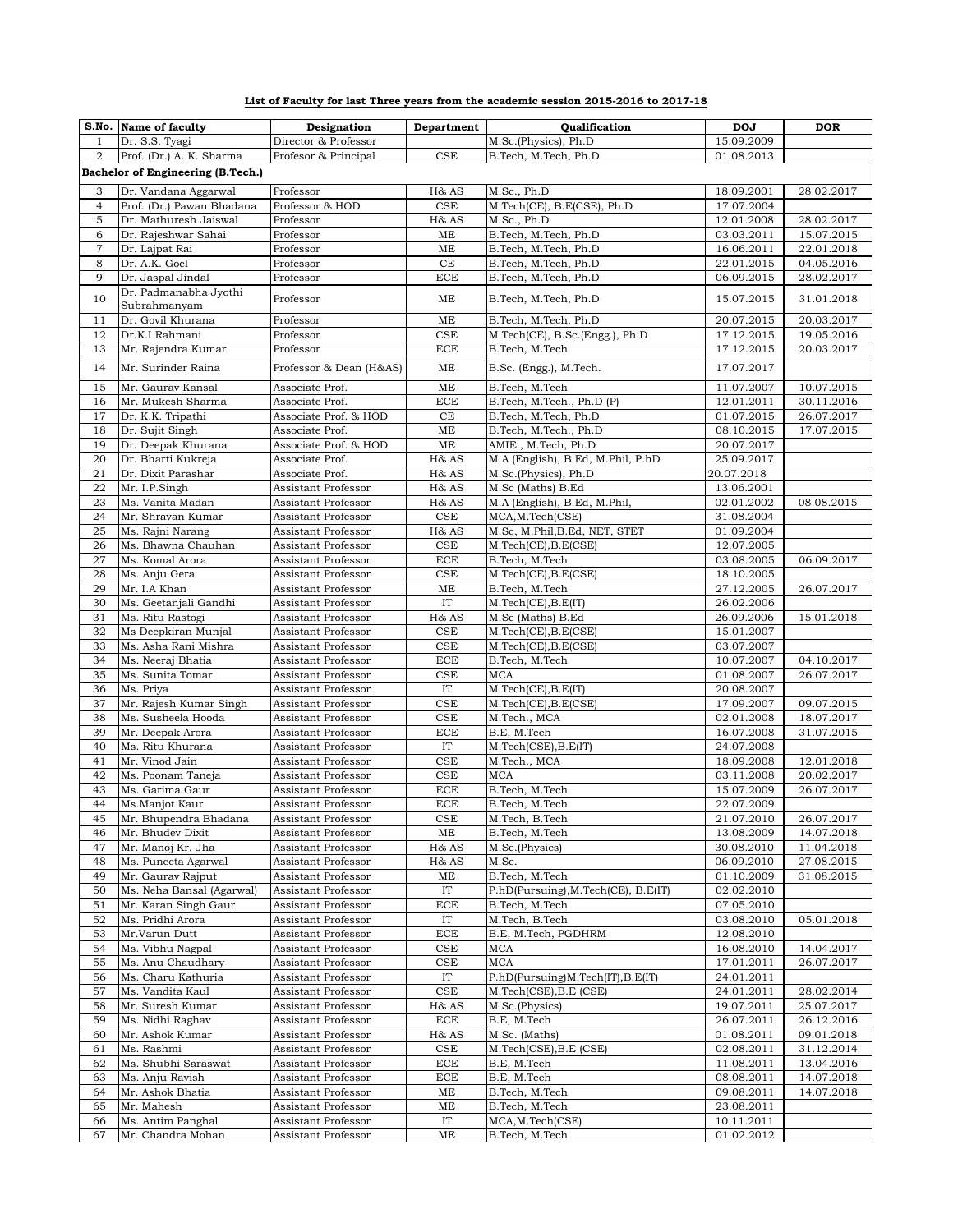| 68  |                          |                     |            |                                      |            |            |
|-----|--------------------------|---------------------|------------|--------------------------------------|------------|------------|
|     | Mr. Manish Bhatia        | Assistant Professor | ME         | B.Tech, M.Tech                       | 02.02.2012 | 01.04.2016 |
| 69  | Ms. Smriti Sharma        | Assistant Professor | IT         | B.Tech., M.Tech                      | 12.03.2012 | 27.12.2017 |
| 70  | Ms. Poonam Kharab        | Assistant Professor | <b>ECE</b> | B.E, M.Tech                          | 16.07.2012 | 18.07.2017 |
| 71  | Ms. Shriya Bjojwani      | Assistant Professor | <b>ECE</b> | B.E, M.Tech                          | 16.07.2012 | 14.07.2018 |
| 72  | Ms. Pinki                | Assistant Professor | <b>ECE</b> | B.E, M.Tech                          | 16.07.2012 | 13.07.2016 |
|     |                          |                     |            |                                      |            |            |
| 73  | Mr. Ram Kumar            | Assistant Professor | H& AS      | M.Sc (Maths) B.Ed                    | 18.07.2012 | 28.03.2016 |
| 74  | Mr. Manjeet Singh        | Assistant Professor | H& AS      | M.Sc.(Physics)                       | 08.08.2012 | 26.07.2017 |
| 75  | Pallavi Behal            | Assistant Professor | ECE        | B.E, M.Tech                          | 23.08.2012 | 19.06.2015 |
| 76  | Mr. Sunil Udvanshi       | Assistant Professor | H& AS      | M.Sc.(Physics), M.Tech               | 28.01.2013 | 25.07.2017 |
|     |                          |                     |            |                                      |            |            |
| 77  | Mr. Mangelal             | Assistant Professor | H& AS      | M.Sc. (Maths)                        | 10.07.2013 | 17.08.2015 |
| 78  | Mr. Rajeev Kumar         | Assistant Professor | ECE        | B.E, M.Tech                          | 15.07.2013 | 18.06.2015 |
| 79  | Ms. Bhumika Lall         | Assistant Professor | CSE        | M.Tech, B.Tech                       | 17.07.2013 | 20.11.2015 |
| 80  | Ms. Shilpi Gupta         | Assistant Professor | IT         | M.Tech(CE), B.Tech(IT)               | 17.07.2013 |            |
|     |                          |                     |            |                                      |            |            |
| 81  | Mr. Rajesh Kumar         | Assistant Professor | ECE        | B.Tech, M.Tech                       | 22.07.2013 | 21.07.2018 |
| 82  | Ms. Sarika               | Assistant Professor | <b>ECE</b> | B.Tech, M.Tech                       | 22.07.2013 | 21.07.2018 |
| 83  | Mr. Avikshit Sharma      | Assistant Professor | H& AS      | M.Sc, M.Phil, (Maths) Ph.D(Pur.)     | 22.07.2013 |            |
| 84  | Ms. Sonia                | Assistant Professor | H& AS      | M.Sc.(Physics), M.Tech               | 22.07.2013 | 25.07.2017 |
| 85  | Ms. Gunjan Garg          | Assistant Professor | <b>ECE</b> | B.E, M.Tech                          | 22.07.2013 | 03.11.2017 |
|     |                          |                     |            |                                      |            |            |
| 86  | Mr. Brijesh Kumar        | Assistant Professor | ME         | B.Tech, M.Tech                       | 22.07.2013 |            |
|     | Chaurasiya               |                     |            |                                      |            |            |
| 87  | Mr. Deepak Kumar         | Assistant Professor | ME         | B.Tech, M.Tech                       | 22.07.2013 |            |
| 88  | Ms. Girija srikanth      | Assistant Professor | CSE        | B.Tech(ECE), M.Tech(CSE), P.hD(P)    | 23.07.2013 |            |
| 89  | Ms. Vandana Kaushik      | Assistant Professor | H& AS      | M.A (English)                        | 25.07.2013 | 26.09.2017 |
|     |                          |                     |            |                                      |            |            |
| 90  | Ms. Suchitra Kapoor      | Assistant Professor | CSE        | M.Tech, B.Tech                       | 26.07.2013 | 15.01.2016 |
| 91  | Mr. Sanjay Kumar Patel   | Assistant Professor | ME         | B.Tech, M.Tech                       | 08.08.2013 | 21.01.2016 |
| 92  | Ms. Tripti               | Assistant Professor | CSE        | M.Tech(CSE), B.E (CSE)               | 12.08.2013 | 26.07.2017 |
| 93  | Ms. Anita Narwal         | Assistant Professor | CSE        | M.Tech(CSE), B.E (CSE)               | 12.08.2013 | 26.07.2017 |
|     |                          |                     |            |                                      |            |            |
| 94  | Mr. Manish Kumar         | Assistant Professor | ME         | B.Tech, M.Tech                       | 13.08.2013 |            |
| 95  | Ms. Sabita               | Assistant Professor | CSE        | M.Tech(CSE), B.E (CSE)               | 19.08.2013 | 15.01.2018 |
| 96  | Ms. Deepika Yadav        | Assistant Professor | IT         | M.Tech(CSE), B.E(IT), MBA            | 19.08.2013 |            |
| 97  | Mr. Sunil Kumar          | Assistant Professor | ME         | B.Tech, M.Tech                       | 29.08.2013 | 16.09.2016 |
|     |                          |                     |            |                                      |            |            |
| 98  | Mr. K.L. Ahuja           | Assistant Professor | ME         | AMIE                                 | 03.06.2014 |            |
| 99  | Mr. Narender Singh       | Assistant Professor | ME         | B.Tech, M.Tech                       | 07.07.2014 | 13.04.2016 |
| 100 | Ms. Anjali Tarar         | Assistant Professor | CE         | B.Tech, M.Tech                       | 14.07.2014 | 09.11.2017 |
| 101 | Mr. Vibhanshu Vishesh    | Assistant Professor | ME         | B.Tech, M.Tech                       | 14.07.2014 | 08.04.2016 |
|     |                          |                     |            |                                      |            |            |
| 102 | Ms. Preeti               | Assistant Professor | ME         | B.Tech, M.Tech                       | 14.07.2014 | 29.12.2016 |
| 103 | Ms. Sangeeta Raheja      | Assistant Professor | CSE        | M.Tech(CSE), B.E (CSE)               | 21.07.2014 | 25.07.2017 |
| 104 | Ms. Suman Kumari         | Assistant Professor | ME         | B.Tech, M.Tech                       | 21.07.2014 | 07.01.2016 |
| 105 | Ms. Srashti Singhal      | Assistant Professor | СE         | B.Tech, M.Tech(P)                    | 22.09.2014 | 20.07.2018 |
|     |                          |                     |            |                                      |            |            |
| 106 | Ms. Monica Sharma        | Assistant Professor | <b>CSE</b> | <b>MCA</b>                           | 19.01.2015 | 12.01.2018 |
| 107 | Mr. A.K. Sehgal          | Assistant Professor | ME         | B.Tech, M.Tech                       | 19.01.2015 | 06.07.2017 |
| 108 | Ms. Akanksha Mutneja     | Assistant Professor | CSE        | B.E (CSE), M.Tech (P)                | 08.03.2015 | 26.07.2017 |
| 109 | Mr. Sumit Ghangus        | Assistant Professor | CE         | B.Tech, M.Tech                       | 01.07.2015 | 12.08.2016 |
|     |                          |                     |            |                                      |            |            |
| 110 | Ms. Preeti Sardana       | Assistant Professor | H& AS      | M.Sc (Maths) M.Ed                    | 06.07.2015 | 03.12.2016 |
| 111 | Mr. Ranjeet Sharma       | Assistant Professor | ME         | B.Tech, M.Tech                       | 13.07.2015 | 02.09.2016 |
| 112 | Mr. Mohit Mittal         | Assistant Professor | ME         | B.Tech, M.Tech                       | 15.07.2015 | 30.04.2018 |
| 113 | Ms. Prabjot Kaur         | Assistant Professor | ME         | B.Tech, M.Tech                       | 15.07.2015 |            |
|     |                          |                     |            |                                      |            |            |
| 114 | Ms. Amrita Ticku         | Assistant Professor | <b>CSE</b> | M.Tech(CSE), B.E (CSE)               | 20.07.2015 |            |
|     | 115 Ms. Komal Malsa      | Assistant Professor | <b>CSE</b> | M.Tech(CSE), B.E (CSE)               | 20.07.2015 | 26.07.2017 |
| 116 | Ms. Risha Gaur           | Assistant Professor | IT         | M.Tech(CSE), B.E(IT)                 | 20.07.2015 |            |
| 117 | Mr. Mathew George        | Assistant Professor | ME         | B.Tech, M.Tech                       | 20.07.2015 | 22.07.2016 |
|     |                          |                     |            |                                      |            |            |
| 118 | Mr. Prem Sagar Sharma    | Assistant Professor | CSE        | MCA                                  | 27.07.2015 | 28.02.2018 |
| 119 | Ms. Ranjana Jain         | Assistant Professor | IT         | P.hD(Pursuing), M.Tech(CE), B.E(CSE) | 27.07.2015 |            |
| 120 | Mr. Krishan Kumar Bhagat | Assistant Professor | ME         | B.Tech, M.Tech                       | 13.07.2015 | 07.11.2015 |
| 121 | Mr. Lalit Sharma         | Assistant Professor | ME         | <b>B.Tech</b>                        | 19.08.2015 | 21.07.2018 |
|     |                          |                     |            |                                      |            |            |
| 122 | Ms. Ritu Gupta           | Assistant Professor | H& AS      | M.A (Maths), MCA, M.Phil, B.Ed.      | 17.08.2015 | 26.07.2017 |
| 123 | Ms. Inqual               | Assistant Professor | H& AS      | M.A (English)                        | 01.09.2015 | 26.07.2017 |
| 124 | Ms. Geeta Sharma         | Assistant Professor | H& AS      | M.Sc (Maths) M.Ed                    | 03.09.2015 | 25.07.2017 |
| 125 | Mr. Subhash Chand        | Assistant Professor | H& AS      | M.A (Maths), B.Ed.                   | 08.10.2015 | 23.03.2018 |
|     |                          |                     |            |                                      |            |            |
| 126 | Ms. Archana Rawat        | Assistant Professor | H& AS      | M.Sc (Maths) B.Ed                    | 01.03.2016 | 20.05.2016 |
| 127 | Ms. Rekha Devlal         | Assistant Professor | MЕ         | B.Tech, M.Tech                       | 14.03.2016 | 01.08.2018 |
| 128 | Ms. Neha Chandella       | Assistant Professor | IT         | M.Tech, B.E,                         | 21.03.2016 |            |
| 129 | Ms. Sonia Rani           | Assistant Professor | ME         | B.Tech, M.Tech                       | 21.03.2016 | 10.11.2017 |
|     |                          |                     |            |                                      |            |            |
| 130 | Mr. Jananendra Kumar     | Assistant Professor | CE         | B.Tech, M.Tech                       | 07.04.2016 | 30.04.2018 |
| 131 | Mr. Tushar Kumar Samal   | Assistant Professor | CE         | B.Tech, M.Tech                       | 15.07.2016 | 30.09.2016 |
| 132 | Mr. Abhishake Chauhan    | Assistant Professor | ME         | B.Tech, M.Tech                       | 18.07.2016 | 28.02.2018 |
| 133 | Mr. Rakshit Pandey       | Assistant Professor | ME         | B.Tech, M.Tech                       | 25.07.2016 | 22.12.2017 |
|     |                          |                     |            |                                      |            |            |
| 134 | Ms. Komal Kadian         | Assistant Professor | ME         | B.Tech, M.Tech                       | 25.07.2016 | 08.12.2016 |
| 135 | Mr. Ritesh Kr Singh      | Assistant Professor | CE         | B.Tech, M.Tech                       | 08.08.2016 | 05.12.2016 |
| 136 | Mr. Ram Kumar Kaushik    | Assistant Professor | ME         | B.Tech, M.Tech                       | 09.08.2016 | 16.12.2016 |
| 137 | Mr. Prashanta Kumar      | Assistant Professor | СE         | B.Tech, M.Tech                       | 12.10.2016 |            |
|     |                          |                     |            |                                      |            |            |
| 138 | Ms. Betsy Paul K         | Assistant Professor | CE         | B.Tech, M.Tech                       | 21.11.2016 |            |
| 139 | Ms. Gamini Joshi         | Assistant Professor | CSE        | M.Tech(CSE), B.Tech. (CSE)           | 02.08.2017 | 31.07.2018 |
|     | 140 Ms. Himani Tyagi     | Assistant Professor | CSE        | M.Tech(CSE), B.Tech. (CSE)           | 02.08.2017 |            |
|     |                          |                     |            |                                      |            |            |